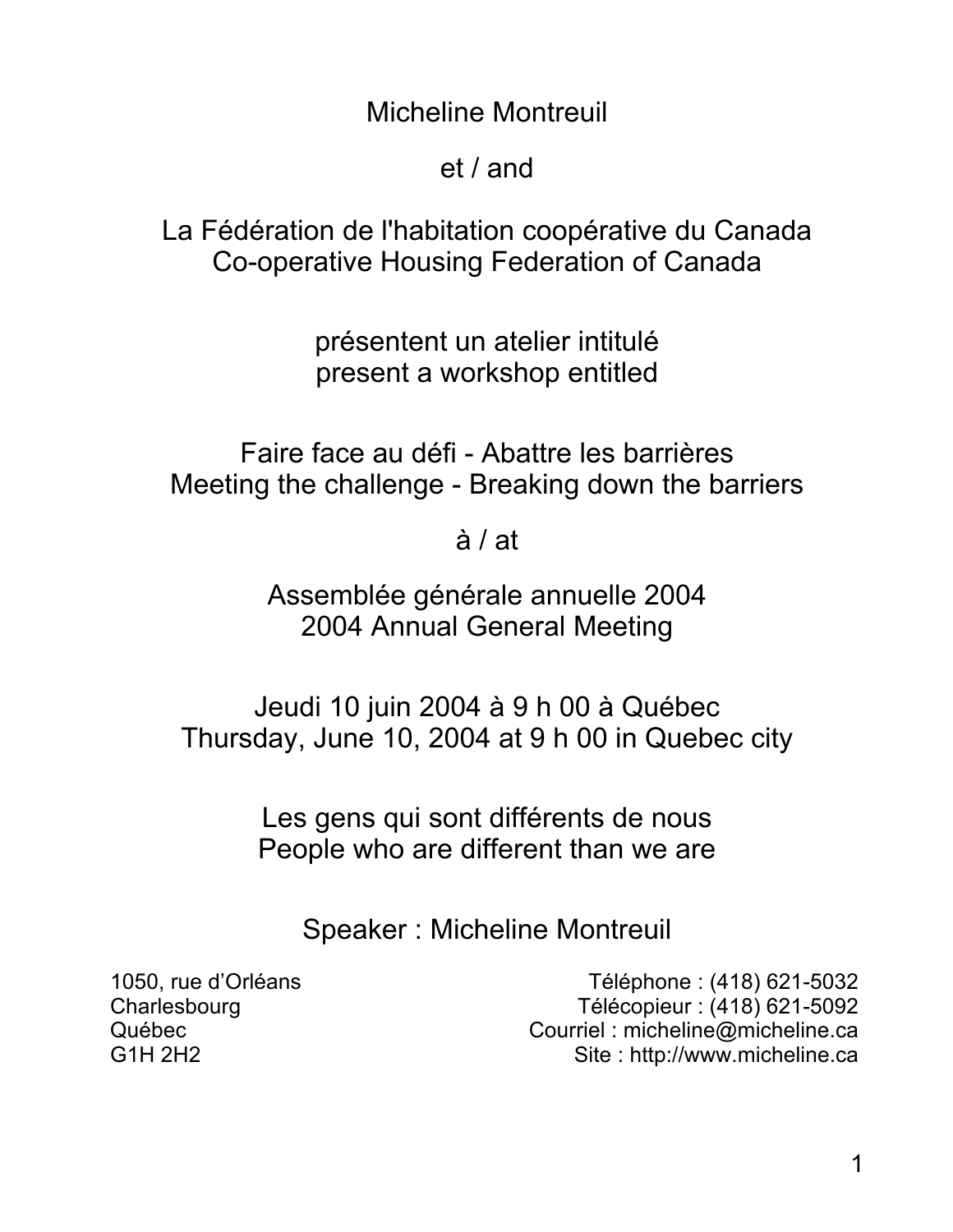## **The workshop**

## **Meeting the challenge : Breaking down the barriers**

The membership of housing co-ops is becoming more and more diverse. This means we all come in contact with people who are different than we are. But they are all members and are all protected by human rights laws.

How do we make sure we do not exclude or discriminate against certain groups within the co-op?

How do we ensure that our communities are as open and inclusive as possible?

Whether you are a member, a board member or a staff person, this workshop will increase your awareness of barriers that exist and how collectively we can remove them.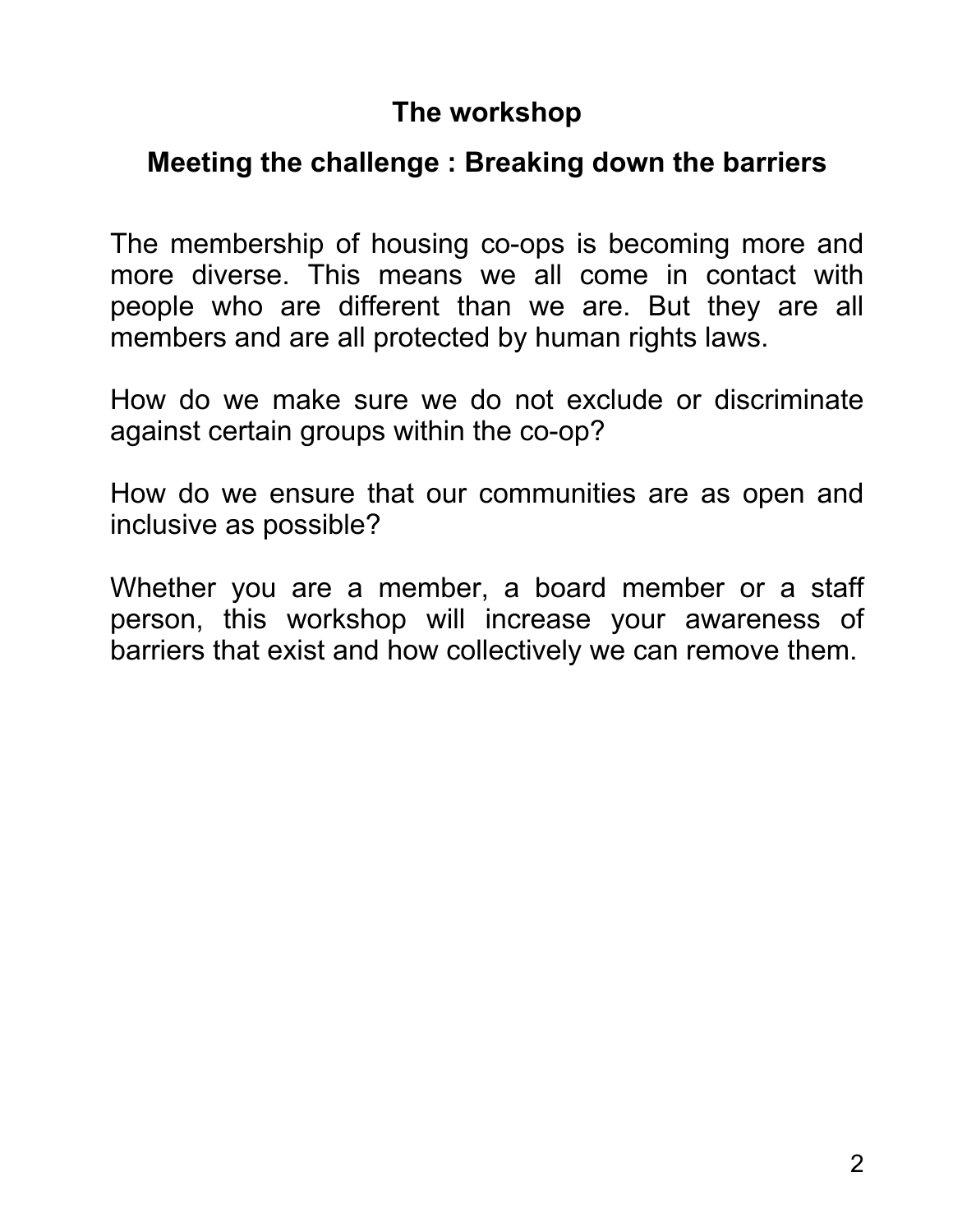# **The speaker**

### **Micheline Montreuil**

Micheline Montreuil is a lawyer, a professor, a writer, a speaker and a radio hostess.

Her fight for the recognition of equal treatment for transgender people has reached new heights with many courts and judges have changing their point of view and their judgments since Micheline pleaded in front of them.

For her, even one case of discrimination is too much.

For her, the best way to eliminate prejudices is education at school and at conferences like this one which sensitize people about the differences.

Micheline Montreuil is very well placed to talk about that because she is a transgender.

That means thas she is a former male who lives full time as a woman.

Why is she living as a woman?

There is no logical or certain answer.

The only answer that comes to mind is that she feels deep down inside herself that she wants to live in a different manner.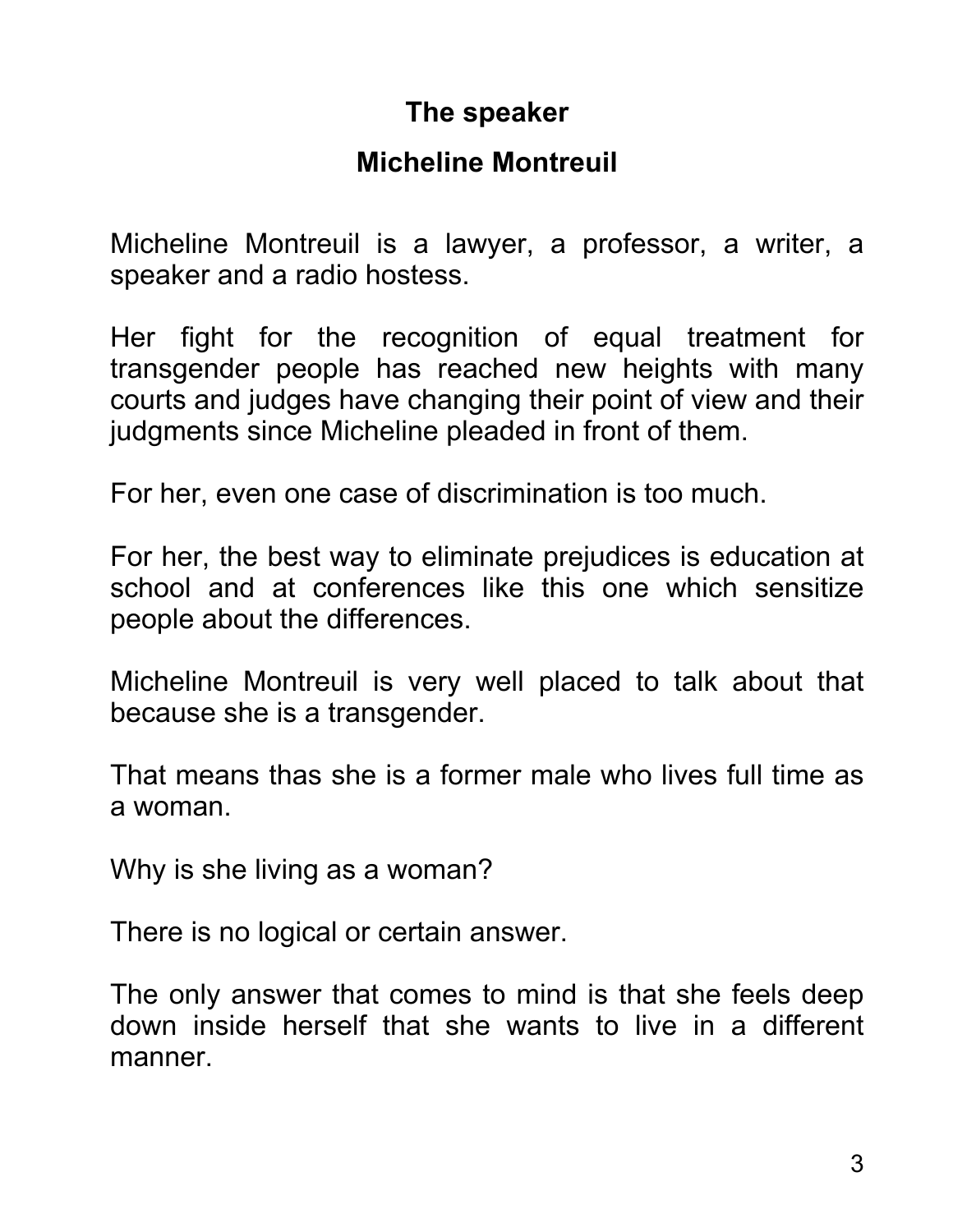For example, one person may prefer living in the city and another in the country.

In her case, Micheline prefers to live as a woman instead of as a man.

She put on her first bra at the age of thirteen like a teenage girl and she dressed entirely as a girl for the first time at the age of sixteen.

For more information about Micheline Montreuil, go on her website at :

http://www.micheline.ca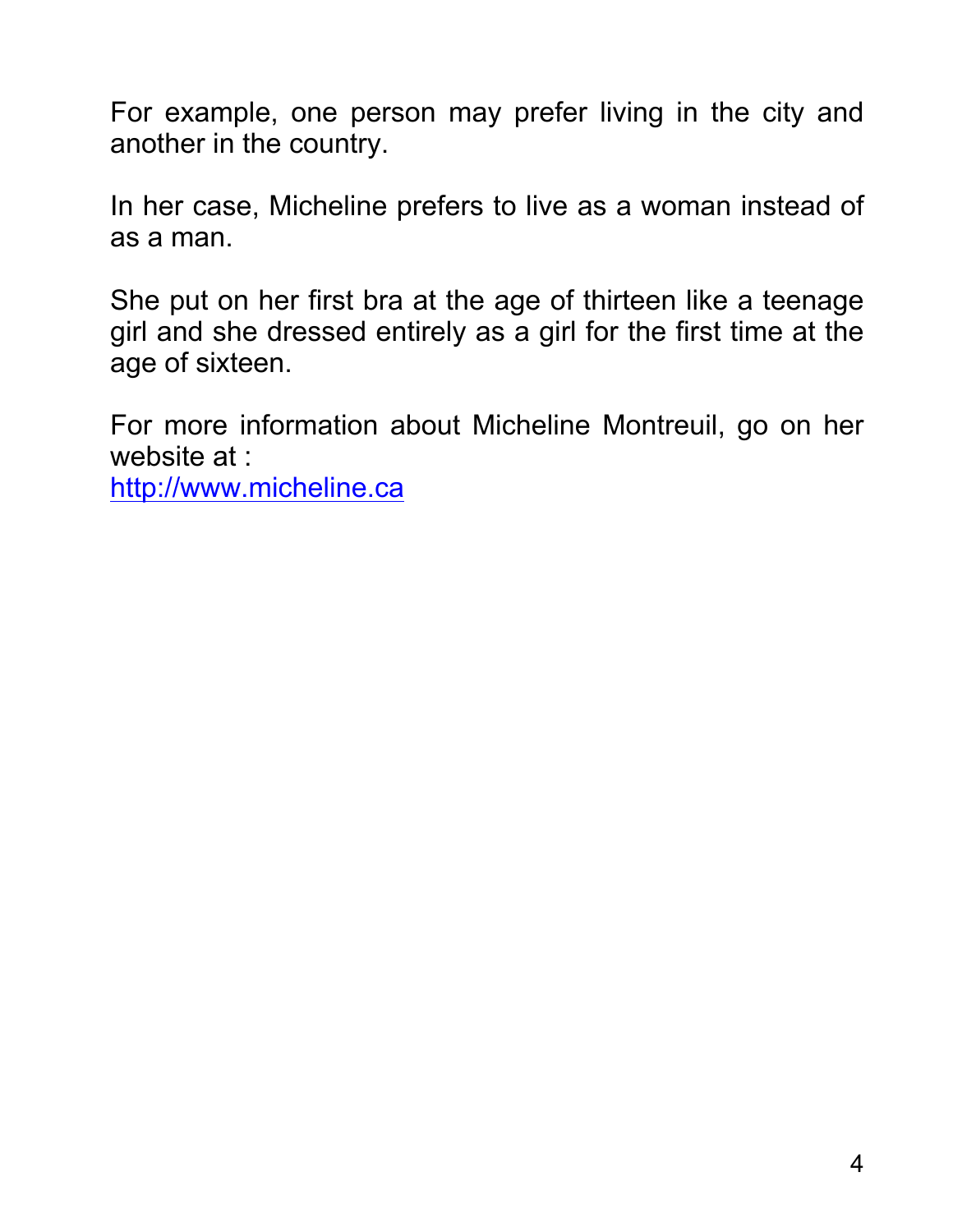Fears #1 Are you afraid of a spider? a snake? a bat? a wasp? a rat? a tiger? an octopus? Why?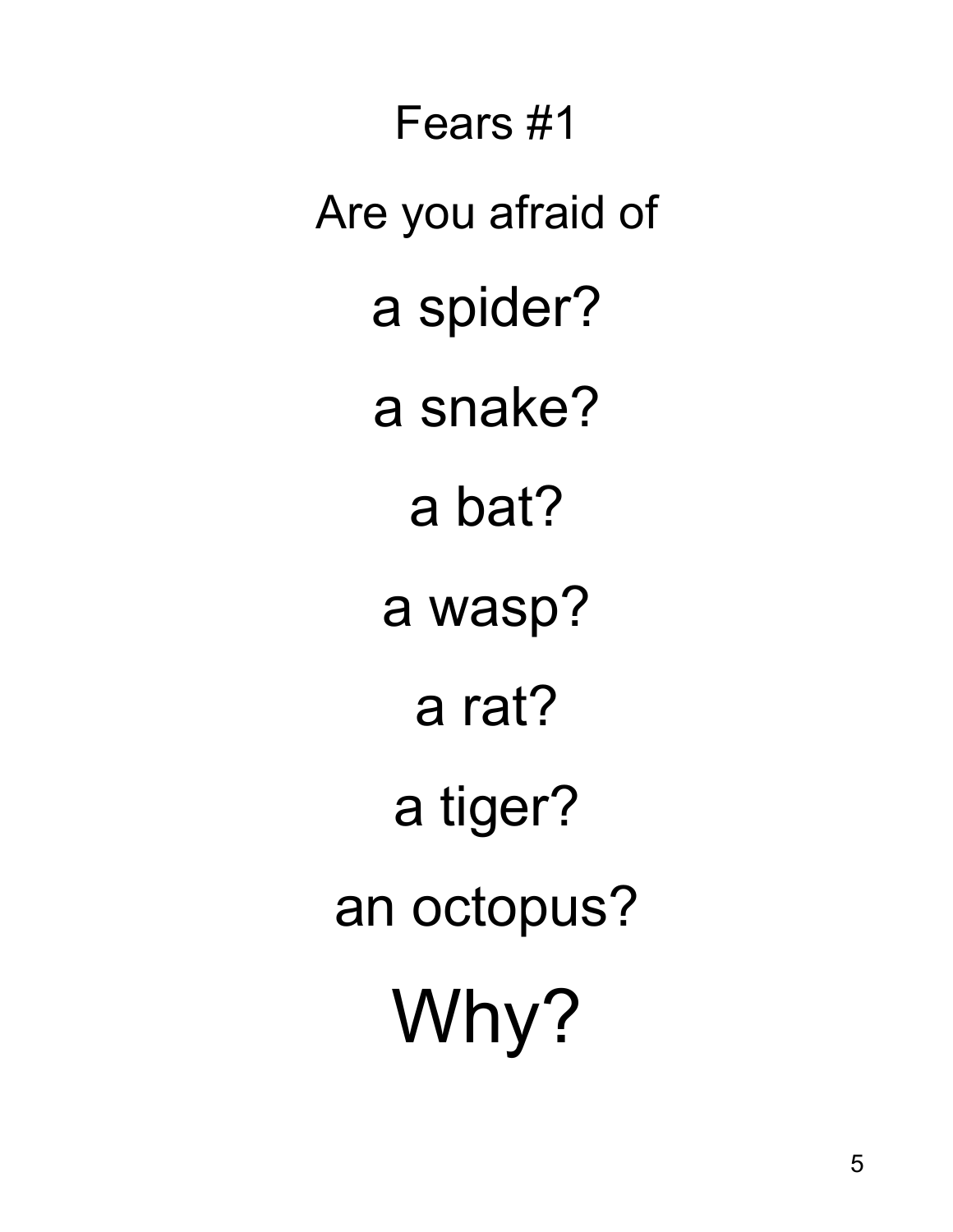# Problems of perception

The most important question is : Why are you afraid? Tell me honestly why? Have you ever been bitten by one? So, where is the problem?

You think that they are dangerous ! You feel that! You are sure that they are ! You believe that !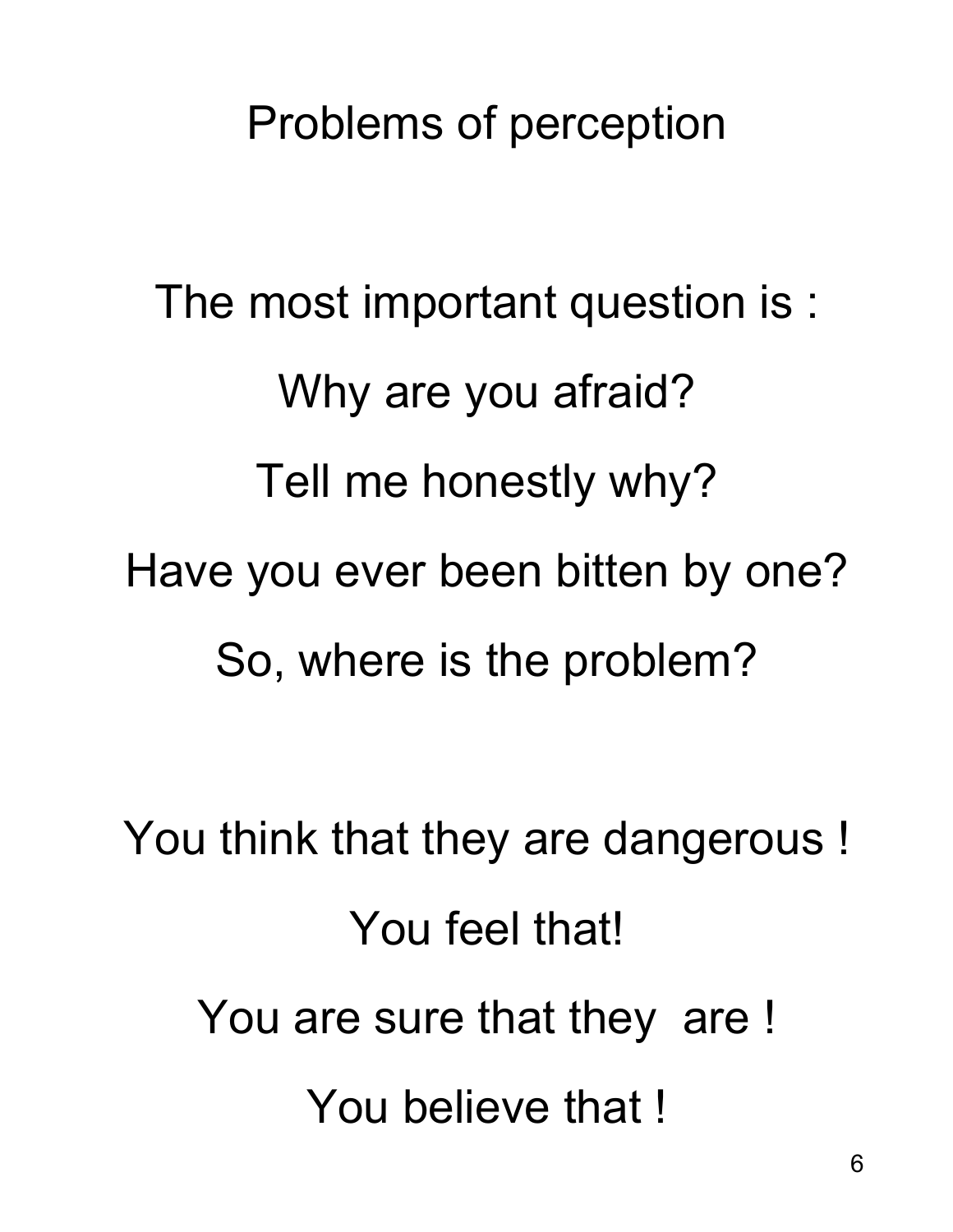Fears #2 Are you afraid of a policeman? a SS in his black uniform? a black man? a Mohawk warrior? a person with a disability? a Jew? an Arab? Why?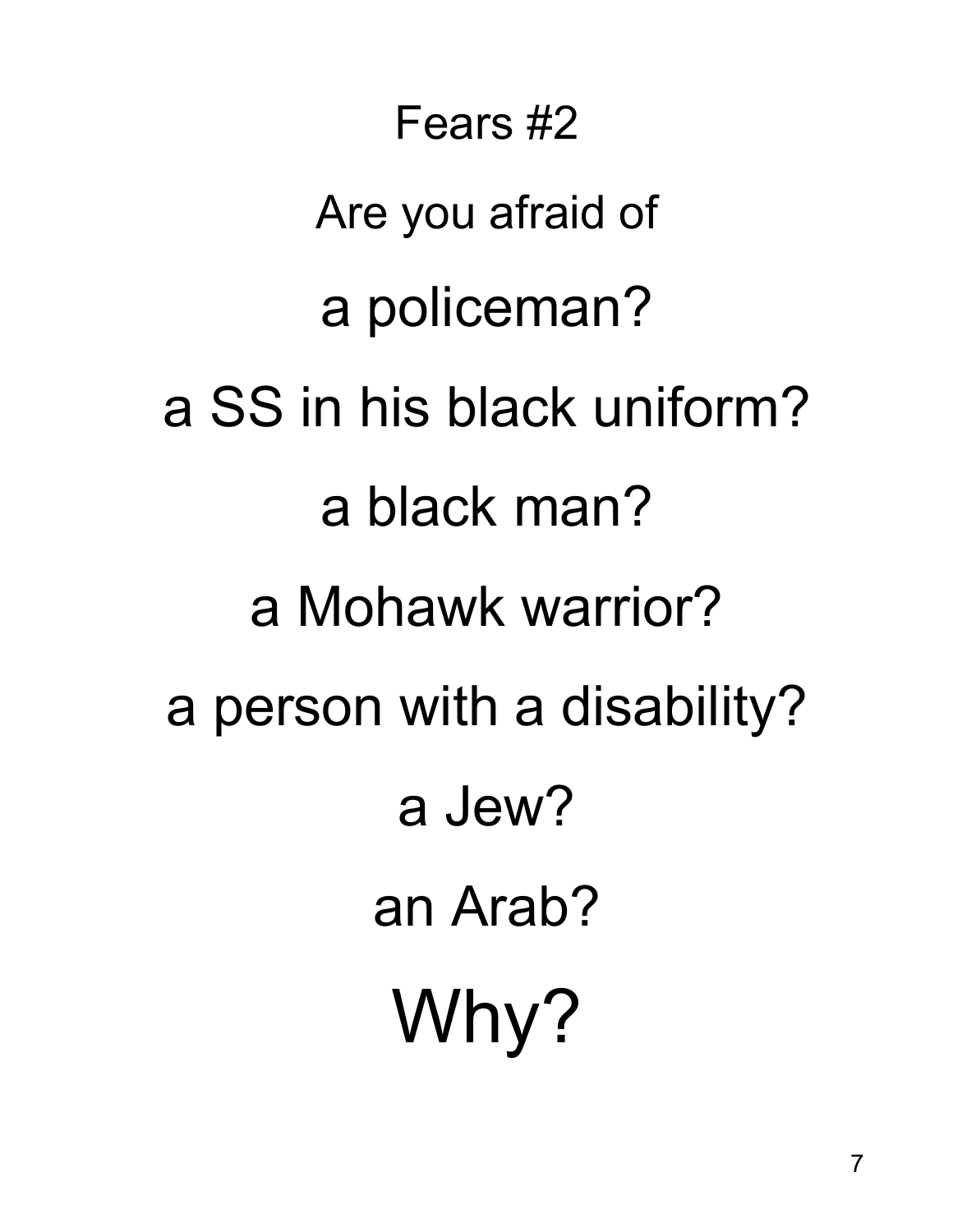Problems of perception

# What do you think about a policeman or an SS in a bright pink uniform?

# And about a black man?

On a recent weekend in Atlantic City, a woman related that she won a bucketful of quarters at a slot machine. She took a break from the slots for dinner with her husband in the hotel dining room. But first she would stash the quarters in her room.

"I will be right back and we will go to eat," she told her husband and she carried the coin-laden bucket to the elevator.

As she was about to walk into the elevator she noticed two men already aboard. Both were black. One of them was big, very big. A kind of intimidating figure.

The woman froze. Her first thought was : «These two are going to rob me.»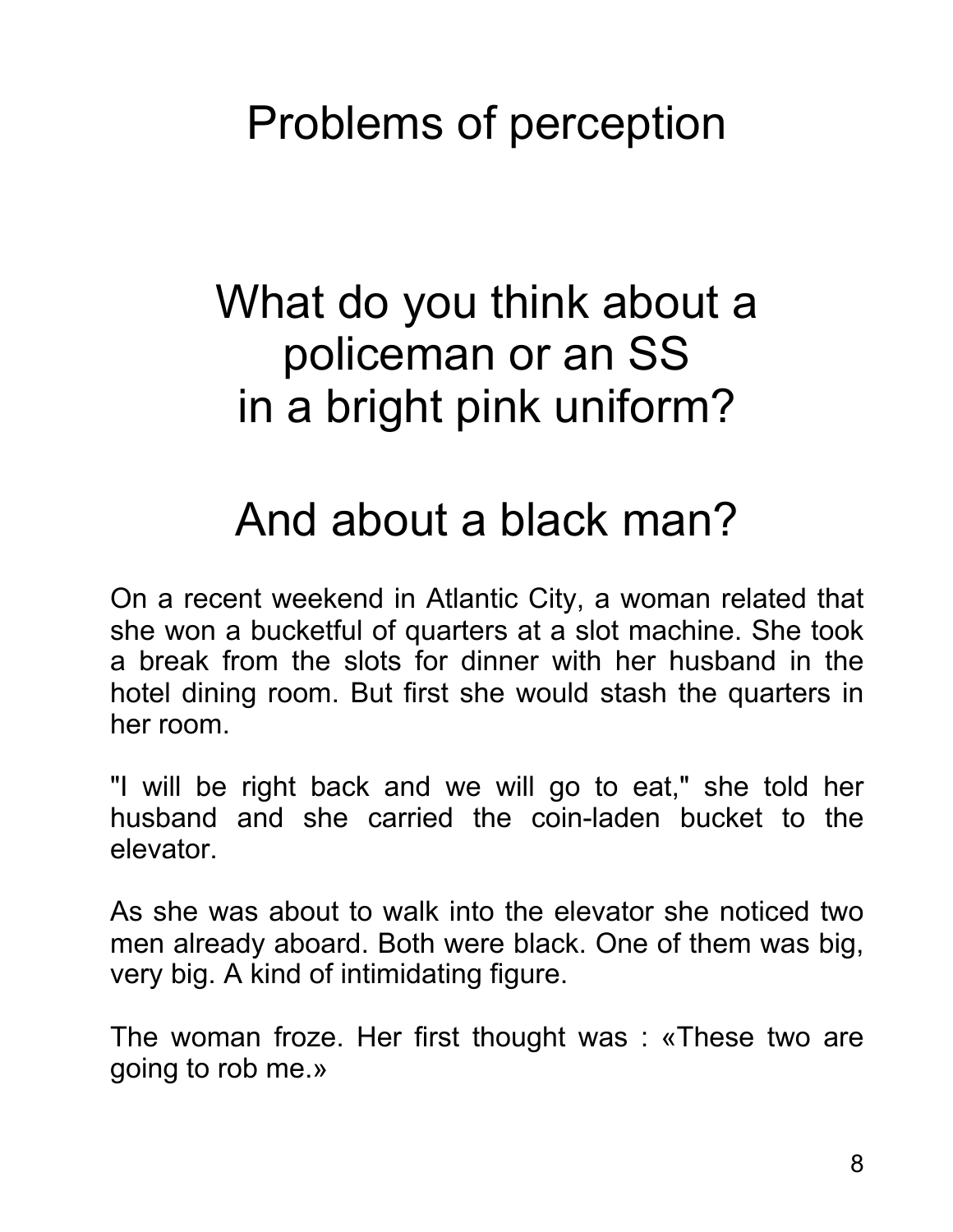Her next thought was : «Don't be a bigot, they look like perfectly nice gentlemen, even if one of them is awfully black. However, the racial stereotypes were so powerful that the fear immobilized her.

She stood and stared at the two men. She felt anxious, flustered, ashamed. She hoped they did not read her mind, but she knew that they surely did because her hesitation about joining them on the elevator was all too obvious. Her face burned.

She could not just stand there. So, with a mighty effort of will, she picked up one foot and stepped forward and followed with the other foot and was on the elevator.

Avoiding eye contact, she turned around stiffly and faced the elevator doors as they closed. A second passed, and then another second, and then another. The elevator did not move. Panic consumed her. My God, she thought, I am trapped and about to be robbed!

Her heart plummeted. Perspiration poured from every pore.

Then one of the men said, "Hit the floor".

Instinct told her : «Do what they tell you.» The bucket of quarters flew upwards as she threw out her arms and collapsed on the elevator carpet.

A shower of coins rained down on her.

"Take my money and spare me. " she prayed.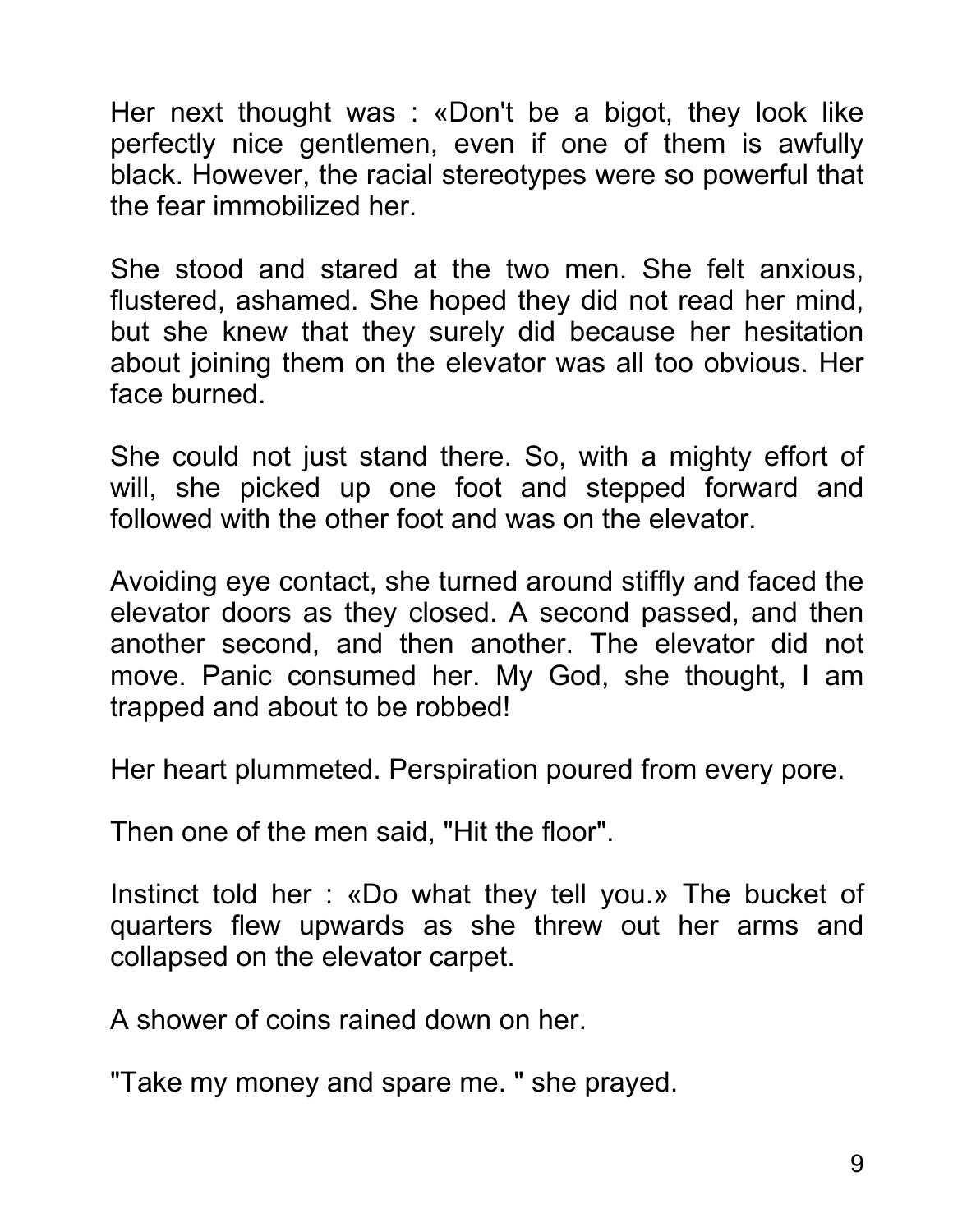More seconds passed.

She heard one of the men say politely, "Ma'am, if you will just tell us what floor you are going to, we will push the button. "

The one who said it had a little trouble getting the words out. He was trying mightily to hold in a belly laugh.

She lifted her head and looked up at the two men. They reached down to help her up. Confused, she struggled to her feet.

"When I told my man here to hit the floor, I meant that he should hit the elevator button for our floor. I did not mean for you to hit the floor, ma'am, " the average sized man told her. He spoke genially.

He bit his lip. It was obvious he was having a hard time not laughing.

She thought : «My God, what a spectacle I have made of myself.»

She was too humiliated to speak. She wanted to blurt out an apology, but words failed her.

How do you apologize to two perfectly respectable gentlemen for behaving as though they were robbing you? She did not know.

The 3 of them gathered up the strewn quarters and refilled her bucket.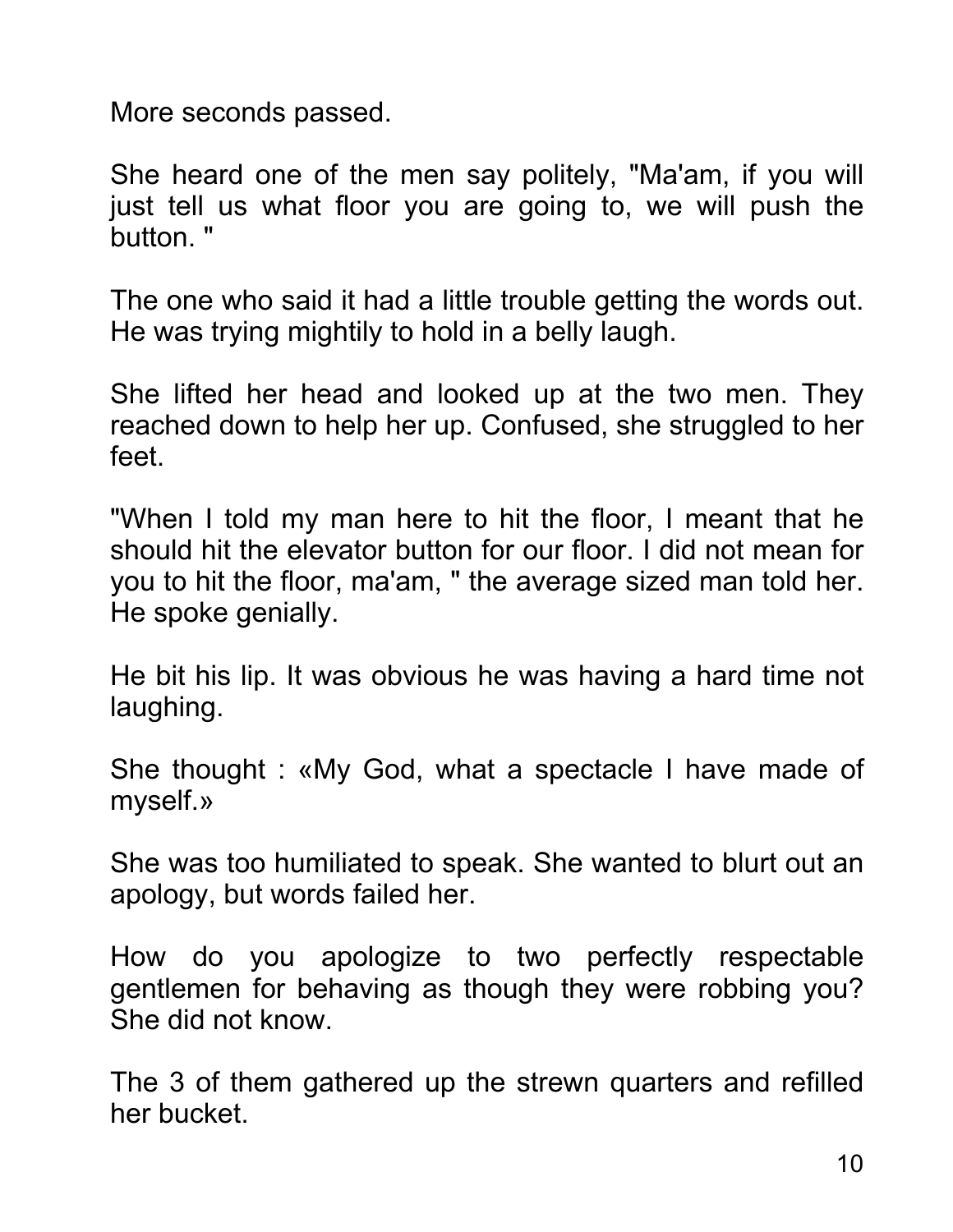When the elevator arrived at her floor they insisted on walking her to her room.

She seemed a little unsteady on her feet and they were afraid she might not make it down the corridor.

At her door, they bid her good evening.

As she slipped into her room she could hear them laughing while they walked back to the elevator.

The woman brushed herself off. She pulled herself together and went downstairs for dinner with her husband.

The next morning flowers were delivered to her room, a dozen roses.

Attached to each rose was a crisp one hundred dollar bill. A card said:

"Thanks for the best laugh we have had in years. "

It was signed :

Eddie Murphy and Bodyguard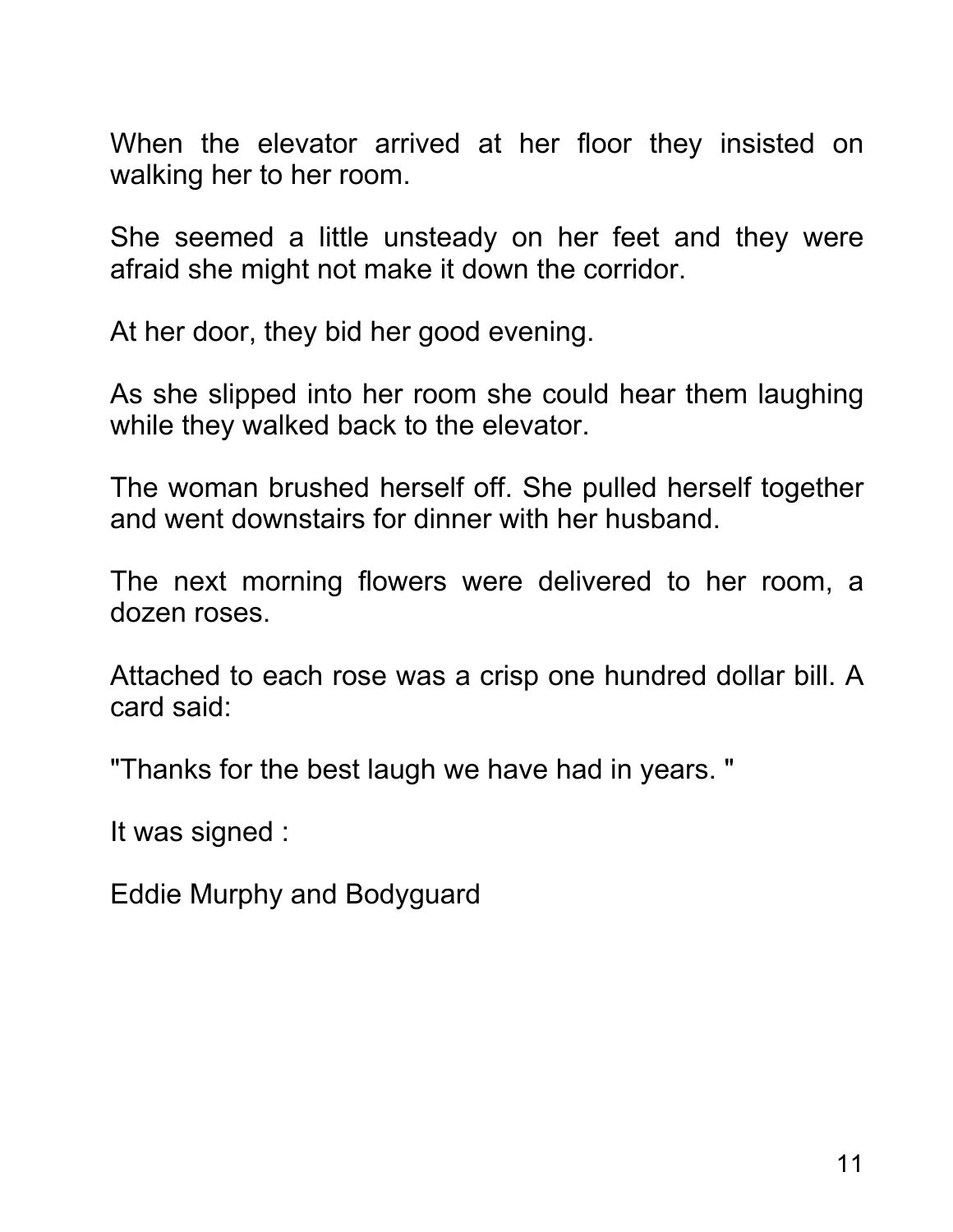a Mohawk warrior with his tam-tams and guns?

Will you have a new indian war in the co-op?

a handicapped person with his wheelchair?

It cost a lot of money and he is not like us.

> Choose between a Jew or an Arab.

> > Why?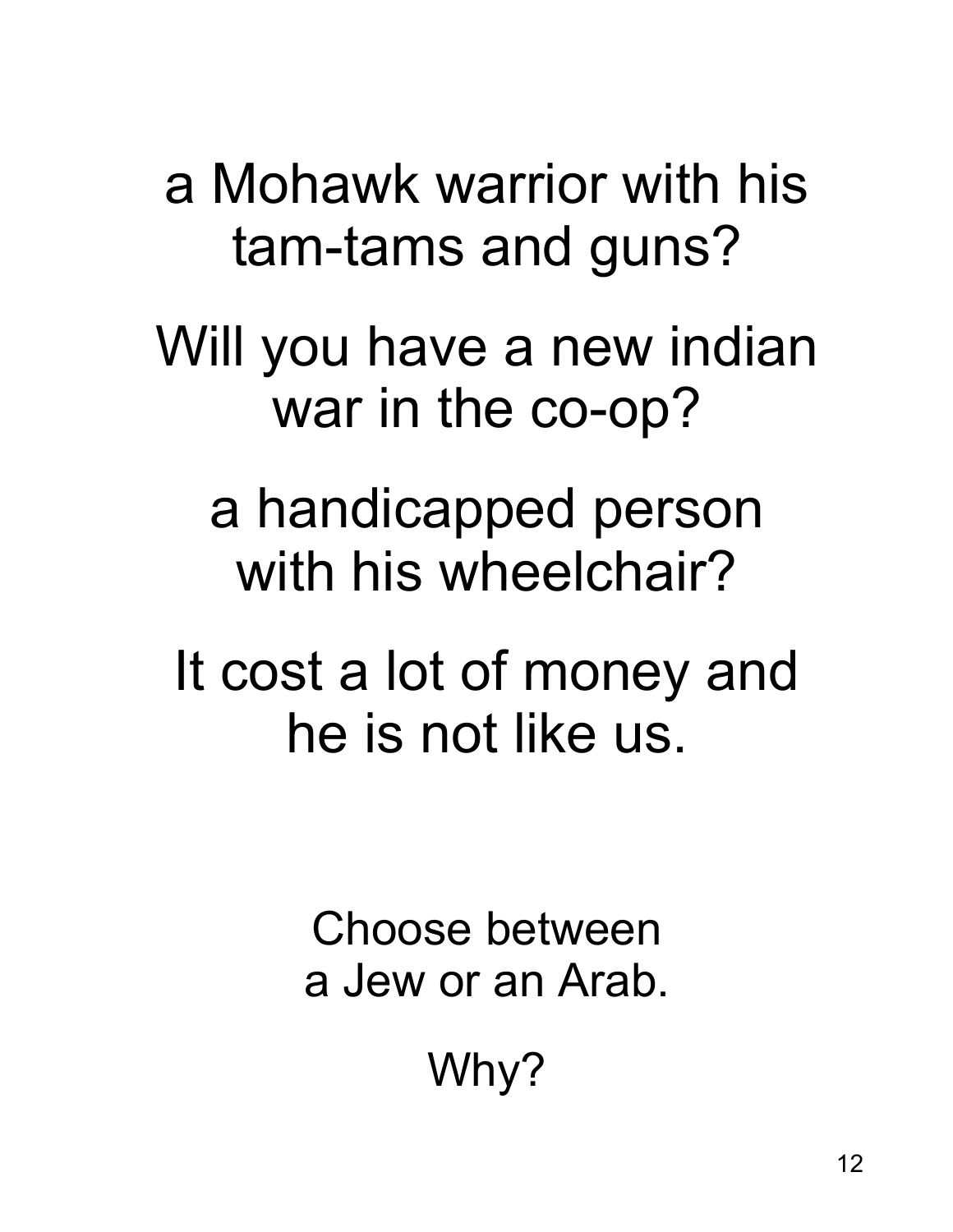Will we have a new war? Can you trust him? Why not?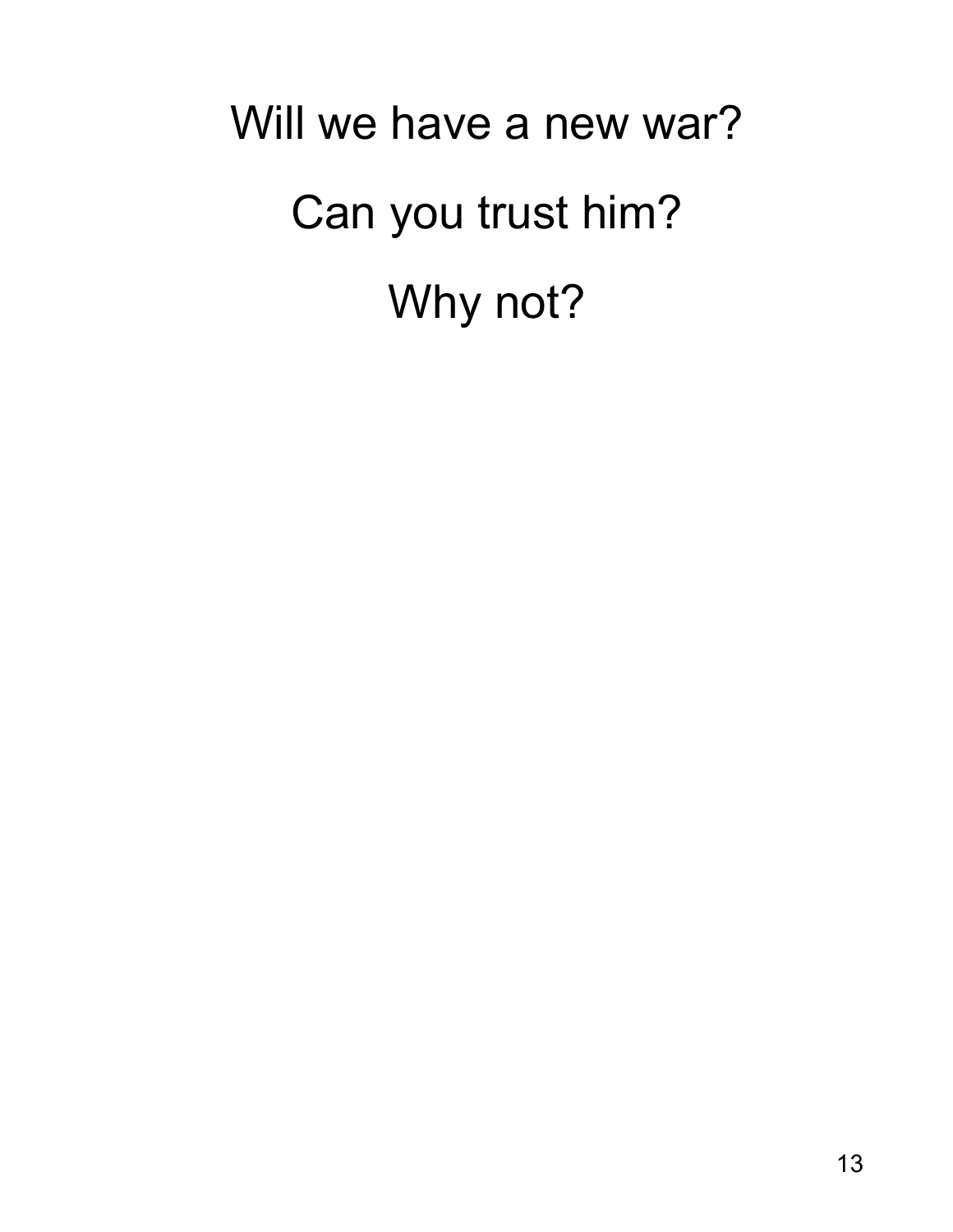Fears #3 Are you afraid of a transvestite? a transgender? a transexual? a gay? a lesbian? a bisexual Why?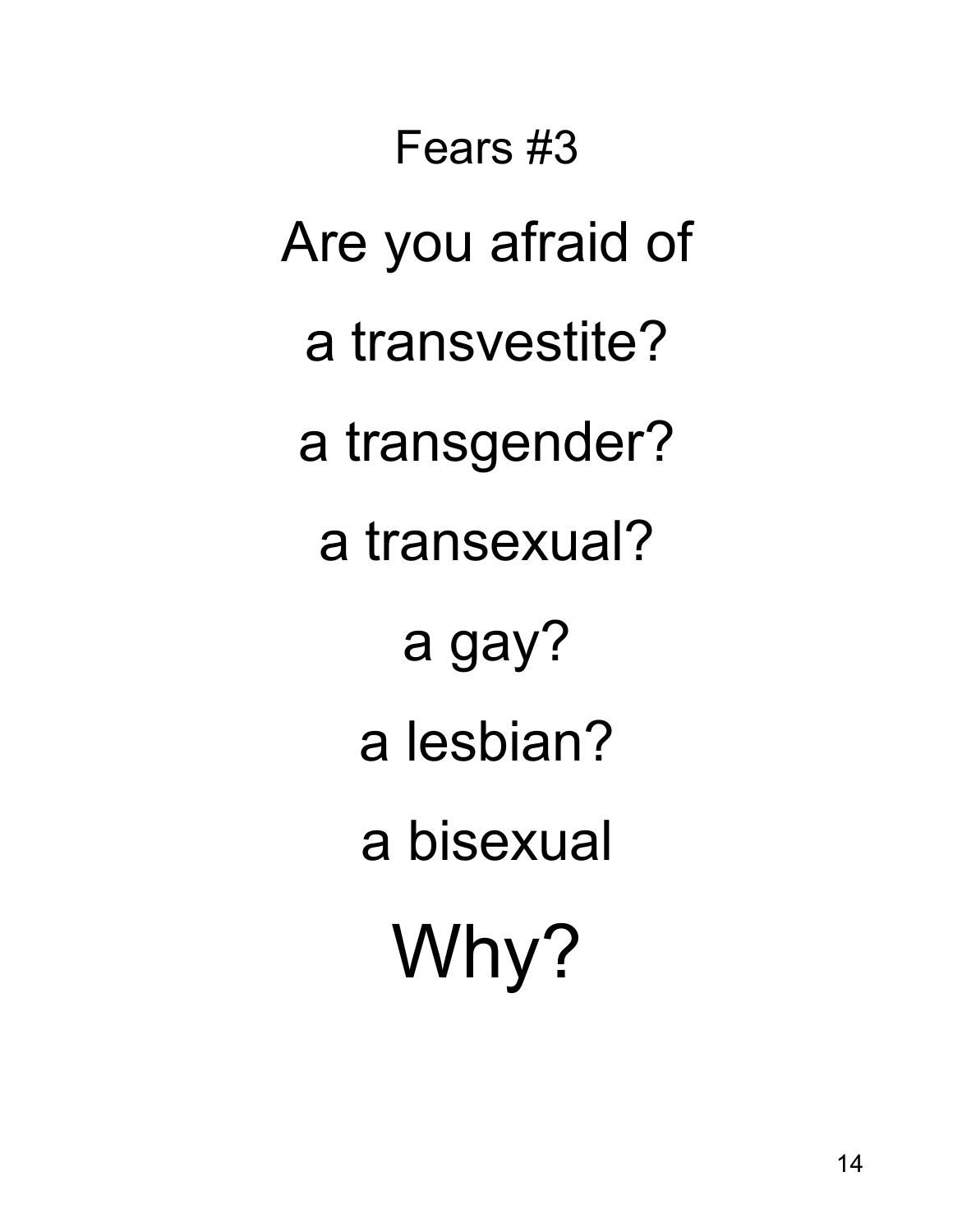# Problems of perception

Do you know about the Plato's Cave, the Greek philosopher?

In 1933, Franklin D. Roosevelt, new elected president of the United States of America, said in his first speech as president :

> ''The only thing that we must fear is fear itself''

# Why are there jokes about

Quebecers?

# Newfies?

Blondes (girls)?

Fear, humor, envy, hate or ...

Why?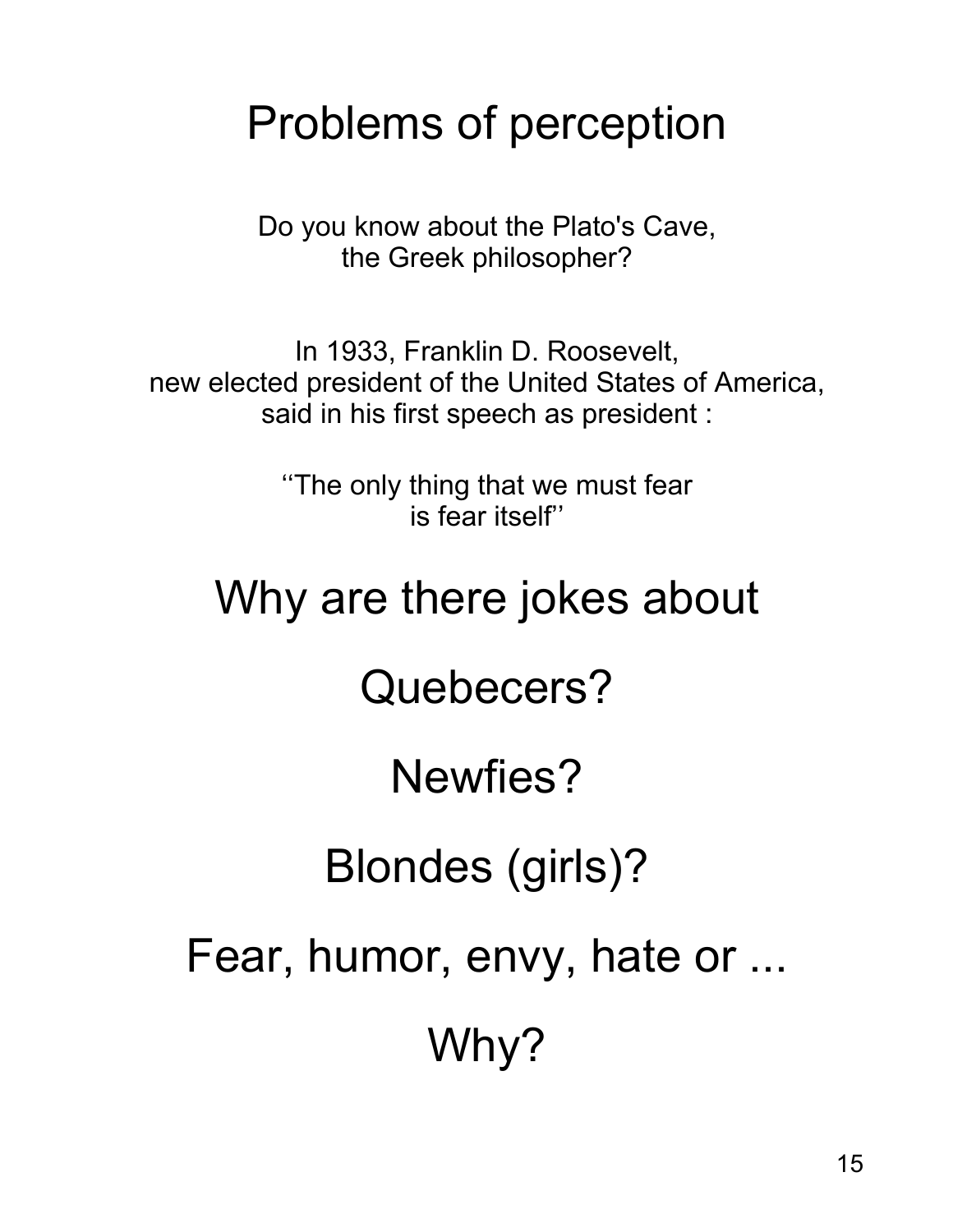### **Plato's Cave**

The Allegory of the cave, or Plato's Cave, is an allegory presented by the Greek philosopher Plato in his work Republic (514a–520a) to compare "the effect of education and the lack of it on our nature". It is written as a dialogue between Plato's brother Glaucon and his mentor Socrates, narrated by the latter. The allegory is presented after the analogy of the sun (508b–509c) and the analogy of the divided line (509d–511e).

In the allegory, Socrates describes a group of people who have lived chained to the wall of a cave all their lives, facing a blank wall. The people watch shadows projected on the wall from objects passing in front of a fire behind them and give names to these shadows. The shadows are the prisoners' reality, but are not accurate representations of the real world. Three higher levels exist: the natural sciences; mathematics, geometry, and deductive logic; and the theory of forms.

Socrates explains how the philosopher is like a prisoner who is freed from the cave and comes to understand that the shadows on the wall are not reality at all. A philosopher aims to understand and perceive the higher levels of reality. However, the other inmates of the cave do not even desire to leave their prison, for they know no better life.

Socrates remarks that this allegory can be paired with previous writings, namely the analogy of the sun and the analogy of the divided line.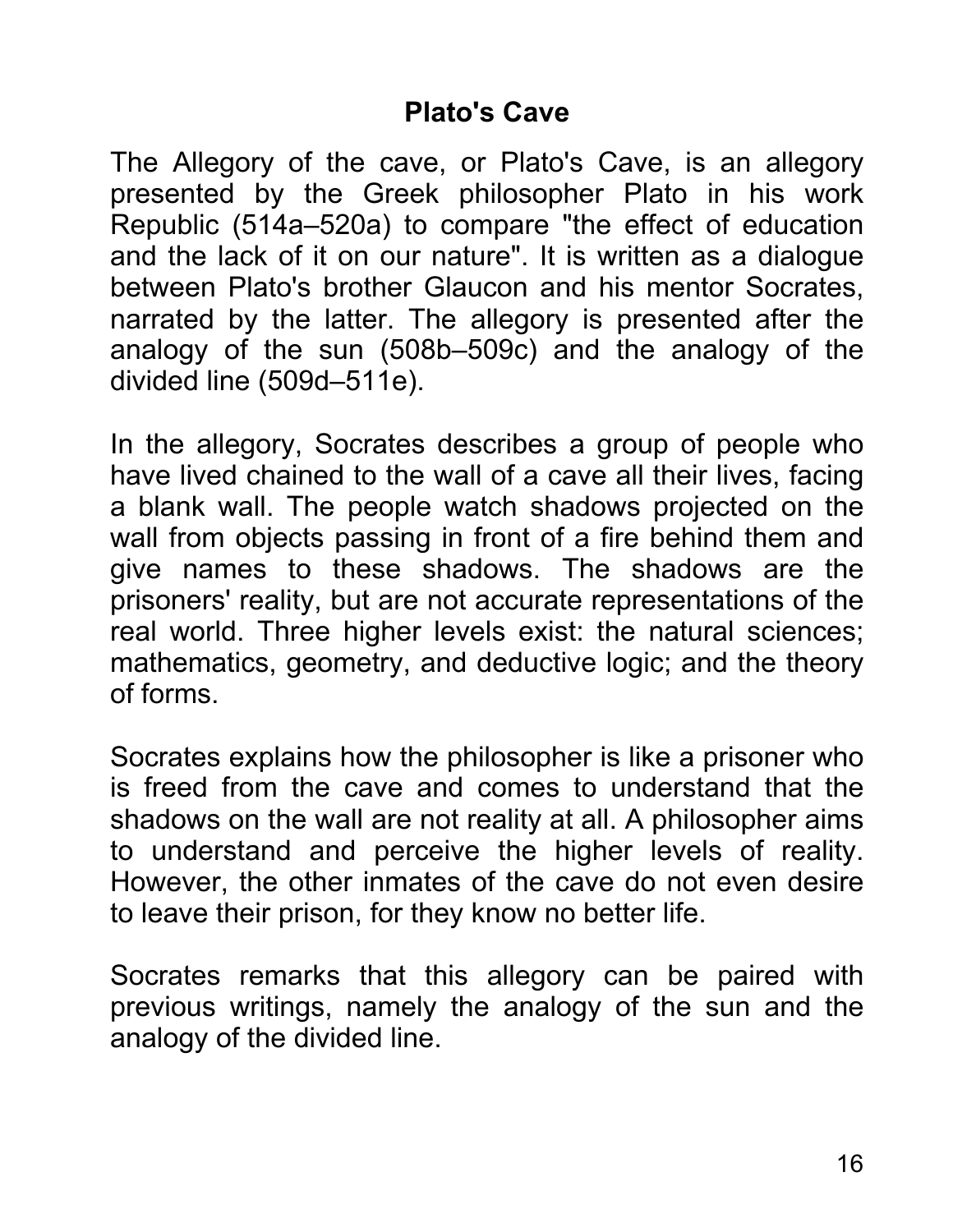# **Few definitions - Part 1**

## **Important note**

All definitions use the male form but they apply to both men and women.

#### **Transvestite or crossdresser**

A «transvestite» or a «crossdresser» is a man who needs to dress as a woman for fun, excitement, exhibitionism or fetichism but always for just a few hours or one or two days.

## **Transexual**

A «transexual» is a man who needs the Sex Change Surgery to change his body because he believes that she is a woman trapped in a male body.

Traditionally, these people had to live with a permanent dichotomy. Certain people have committed suicide, others have tried to mutilate themselves by cutting off certain organs and others have tried to live with this permanent dysphoria.

## **Transgender**

A «transgender» is a man who dresses himself as a woman because he believes thinking that he is a woman with a body slightly different than the body of other women.

She lives and works as a woman and accordingly, she dresses herself as a woman and identifies herself as a woman.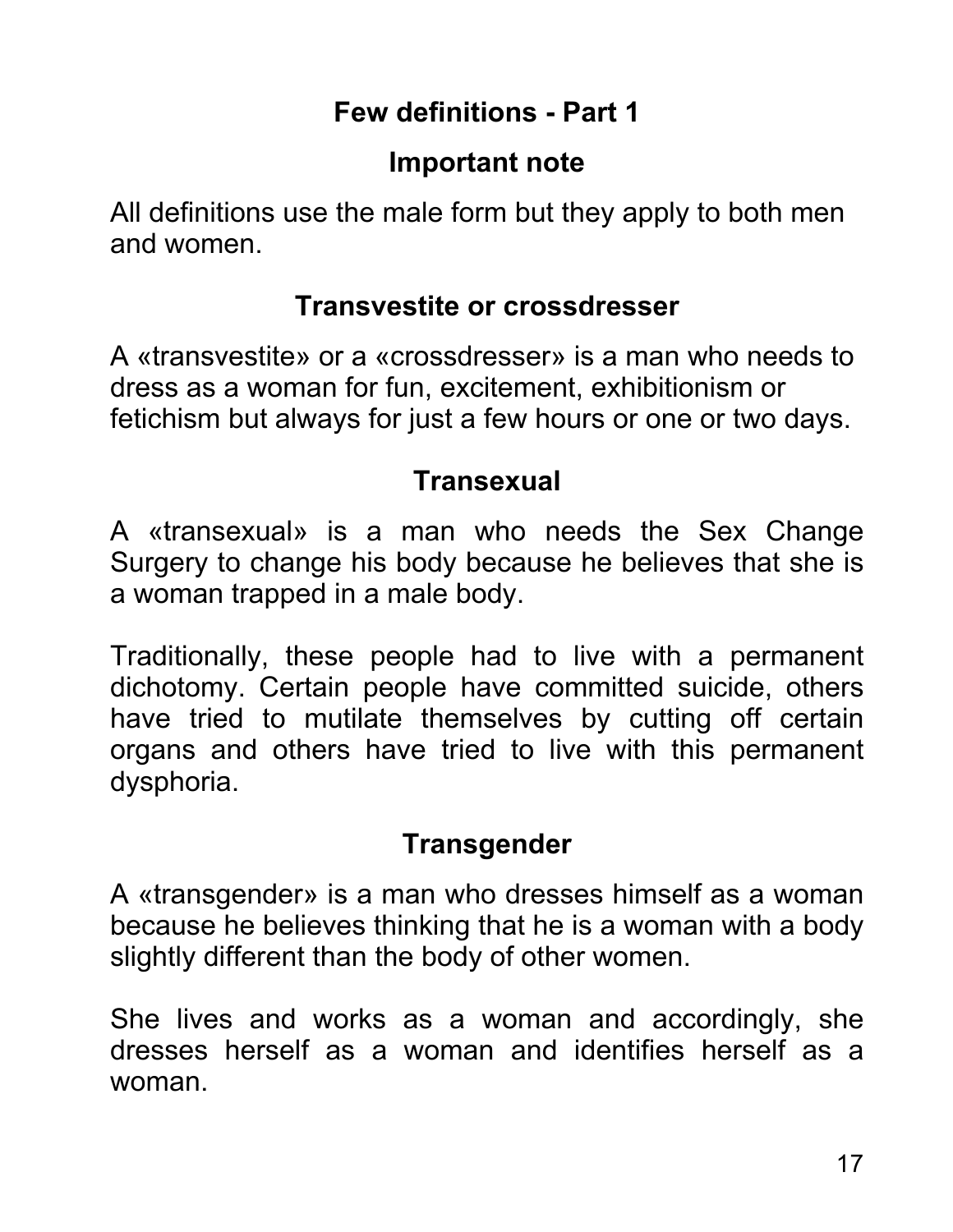Usually, she will not pass through the Sex Change Surgery but she may use surgery, implants, laser or some other things to change or not, a little bit or a lot, her appearance to look more feminine.

# **Transgender, Trans People or T-Girl**

The word «transgender» and the expressions «Trans People» or «T-Girl» are often use to cover the words transvestite, transexual and transgender.

# **Person in transition**

The expression «person in transition» applies to a person where the «Sexual anatomy» and the «Sexual identity» are incompatible with each other and who intends to make his «Sexual anatomy» compatible with his «Sexual identity». So, each Trans Person is a Person in transition.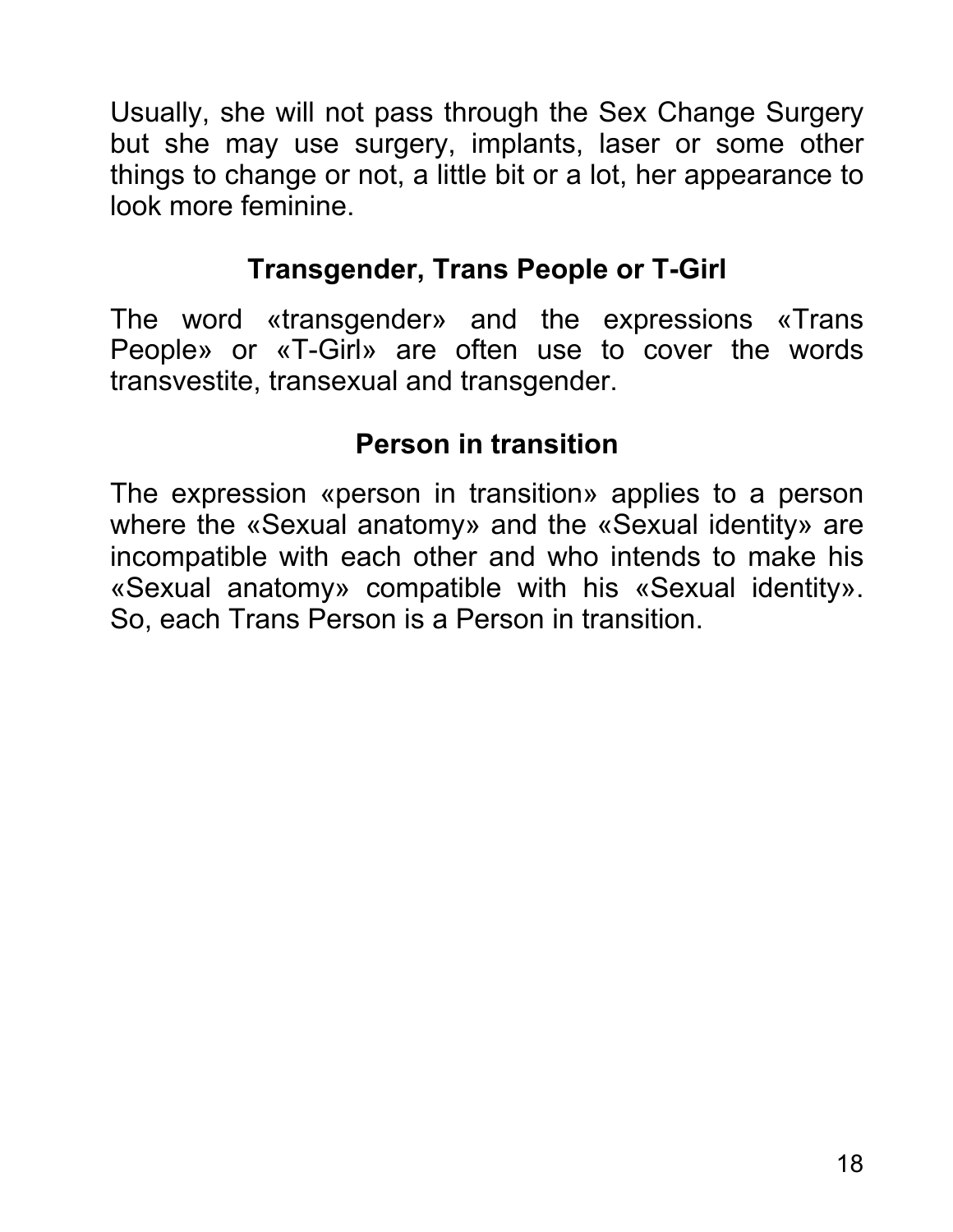Sexual Anatomy

The «Sexual anatomy» is the exterior appearance of a person; it is the physical sex.

In 99.9% of cases, it is possible by looking at a nude person to determine if this person is of the masculine or feminine sex.

Nature sometimes makes mistakes, there remains a small 0.1% of ambiguous cases.

## **Sexual Identity**

The «Sexual identity» or «Gender identity» is what the person believes themself to be : it is the gender.

It is therefore a psychological notion and only the person can say if he feels that he is a man or if she feels that she is a woman.

## **Sexual orientation**

The «Sexual orientation» concerns the sexual preference : a person may have a preference for a person of the same sex or of the opposite sex, for an animal or for an object.

The topic of «Sexual orientation» is not important for this workshop.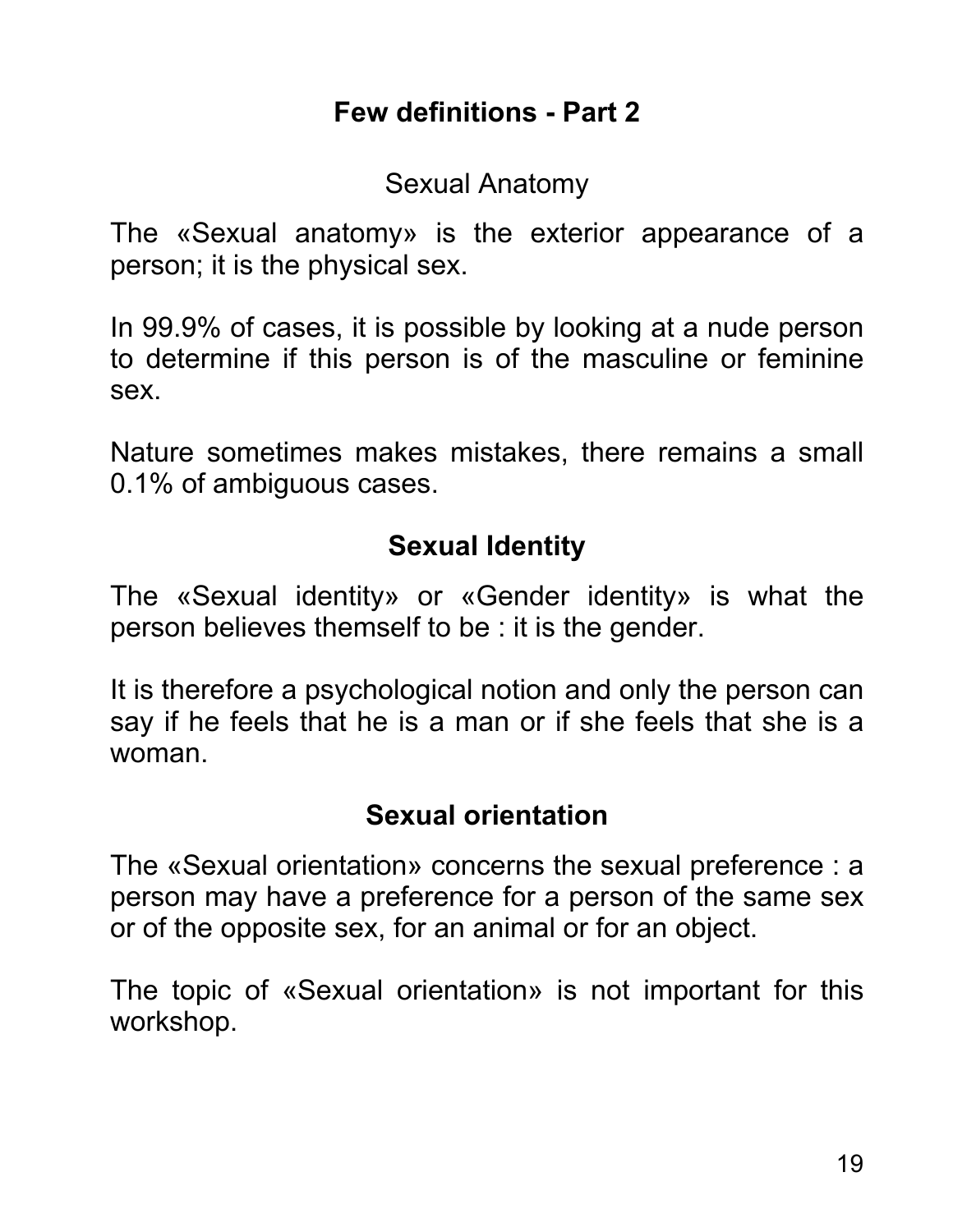### **Micheline - From Transvestite to Transexual**

In a traditional way that include the transvestite, the transgender and the transexual, I would say that I was a transvestite from the age of 13 to 43 with all the shades and the limitations that it is possible to add, and that now, I am a transgender or a transexual since the age of 43.

From the age of 13 to 18, I was a curious transvestite because I searched to understand, but I stay hidden.

From the age of 18 to 23, I was a whimsical transvestite and even perhaps a fetichist because I had fun dressing myself as a woman, but I stayed hidden.

From the age of 23 to 34, I was a hidden transvestite because I wished to be seen without being seen. I wanted to go out, but I didn't want to be recognized.

From the age of 34 to 40, I was a serious transvestite who sometimes went out dressed as a woman and who wanted to have my own female identity without knowing what it is to be a transgender.

From the age of 40 to 43, I was an out-of-the-closet transvestite who went out dressed as a woman and had a real female identity.

From the age od 43 to 45, I was a known transgender who discovered herself and who has a real female identity.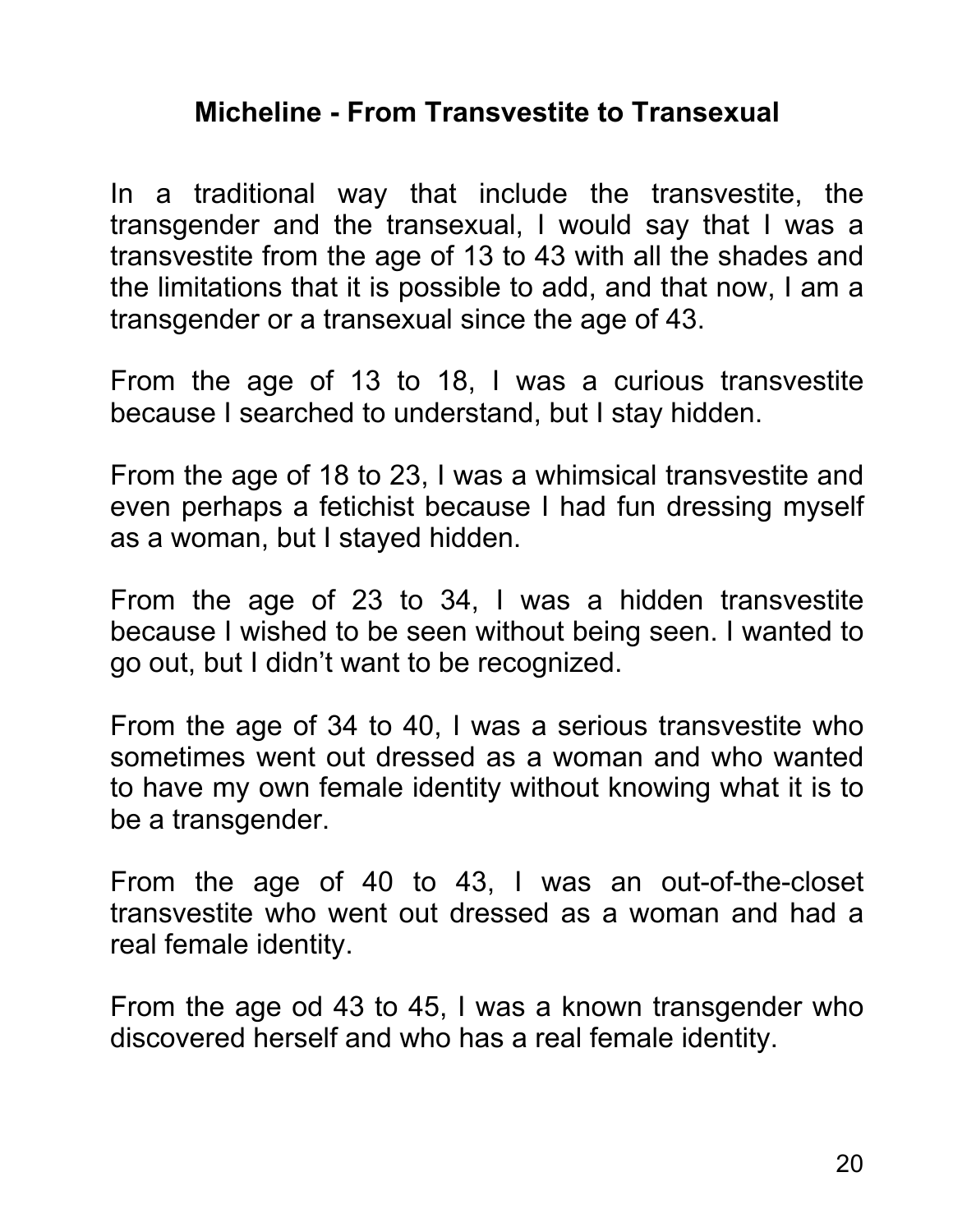From the age of 45 up to now, I have taken hormones to let my breasts grow and I had laser treatment to remove unwanted hairs. I am a well known transgender who lives her life fully and permanently as a woman. Consequently, I may say that I am a pre-op transexual.

That means that I work dressed as a woman, go out dressed as a woman, travel dressed as a woman and try to be a part of the female word.

I am «Micheline Montreuil», a woman. I am not exactly identical to other women, but nevertheless I am a woman even if it disturbs you.

Does it mean that some day I will have a vagina. Do I need one?

Right now, I feel fine with my body and no changes are expected fore the foreseable future but, as you know "Que sera,sera" or "What ever will be, will be". I do not know and I really do not care because I do not know what may happen, when, why, how. So...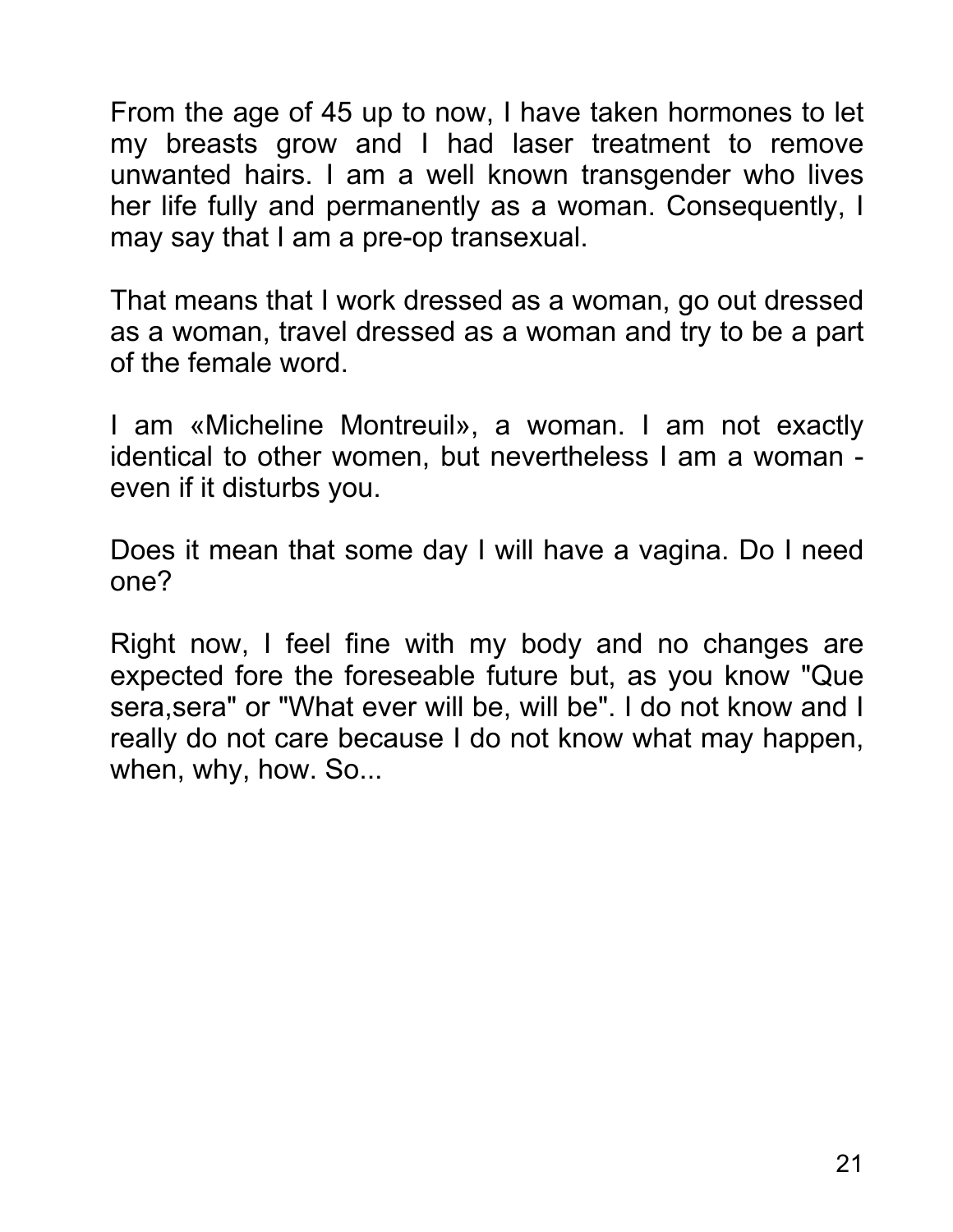# **So, is it important for you to know?**

- So, is it important for you to know if one of your neighbor is :
- a policeman (usually invisible)?
- a black man (usually visible)?
- an indian Mohawk warrior (often visible)?
- an handicapped person (usually visible)?
- a jew (usually invisible)?
- an Arab (usually visible)?
- a transvestite (usually invisible)?
- a transgender (some time visible, some time invisible)?
- a transexual (usually invisible)?
- a gay (some time visible, some time invisible)?
- a lesbian (usually invisible)?
- a bisexual (usually invisible)?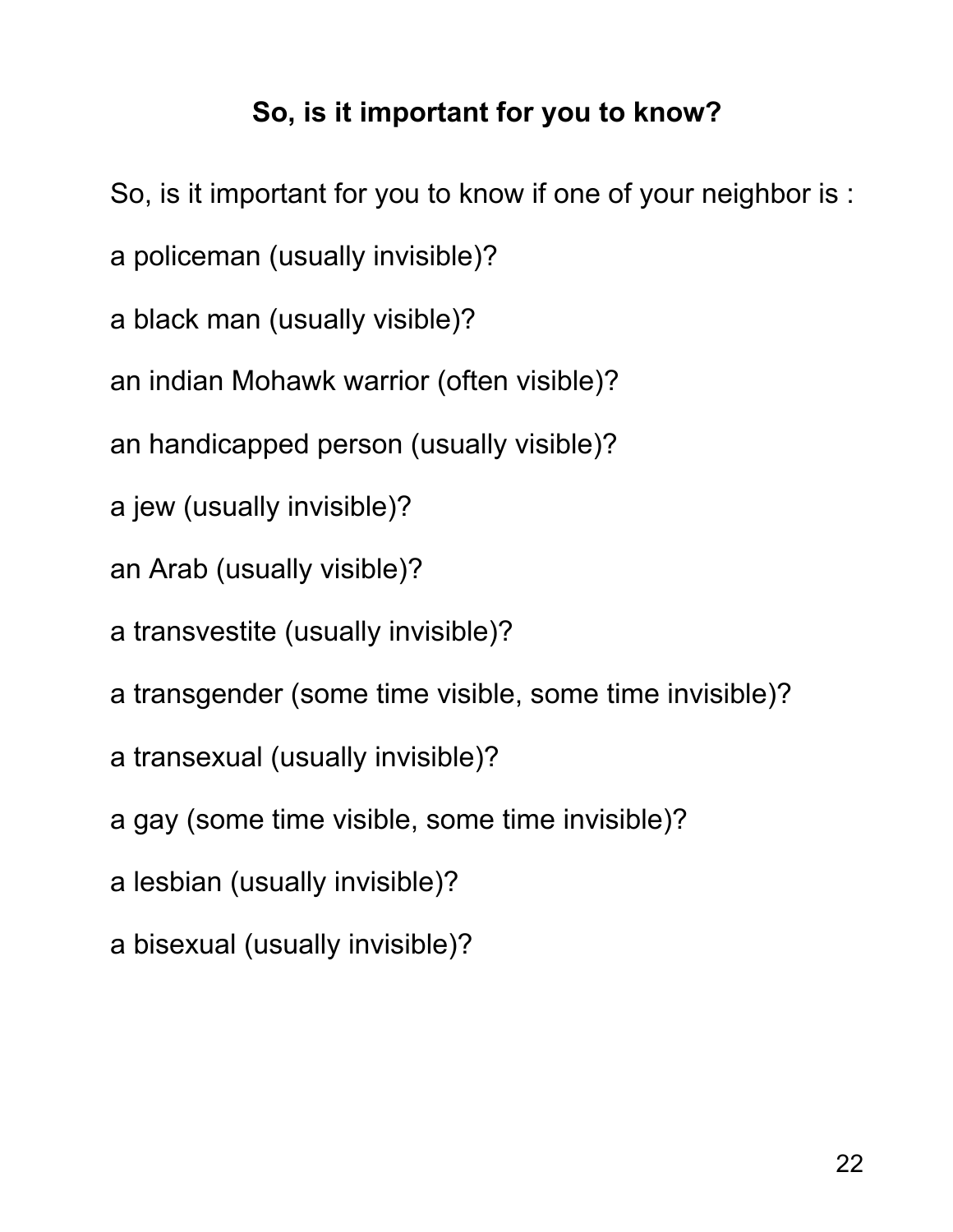## **The Law**

### **Canadian charter of rights and freedoms**

- 2. Everyone has the following fundamental freedoms: a) freedom of conscience and religion; b) freedom of thought, belief, opinion and expression, including freedom of the press and other media of communication; c) freedom of peaceful assembly; and d) freedom of association.
- 15. (1) Every individual is equal before and under the law and has the right to the equal protection and equal benefit of the law without discrimination and, in particular, without discrimination based on race, national or ethnic origin, colour, religion, sex, age or mental or physical disability.

#### **Charter of human rights and freedoms of Quebec**

- 3. Every person is the possessor of the fundamental freedoms, including freedom of conscience, freedom of religion, freedom of opinion, freedom of expression, freedom of peaceful assembly and freedom of association.
- 4. Every person has a right to the safeguard of his dignity, honour and reputation.
- 5. Every person has a right to respect for his private life.
- 10. Every person has a right to full and equal recognition and exercise of his human rights and freedoms, without distinction, exclusion or preference based on race, colour, sex, pregnancy, sexual orientation, civil status, age except as provided by law, religion, political convictions, language, ethnic or national origin, social condition, a handicap or the use of any means to palliate a handicap.

Discrimination exists where such a distinction, exclusion or preference has the effect of nullifying or impairing such right.

10.1. No one may harass a person on the basis of any ground mentioned in section 10.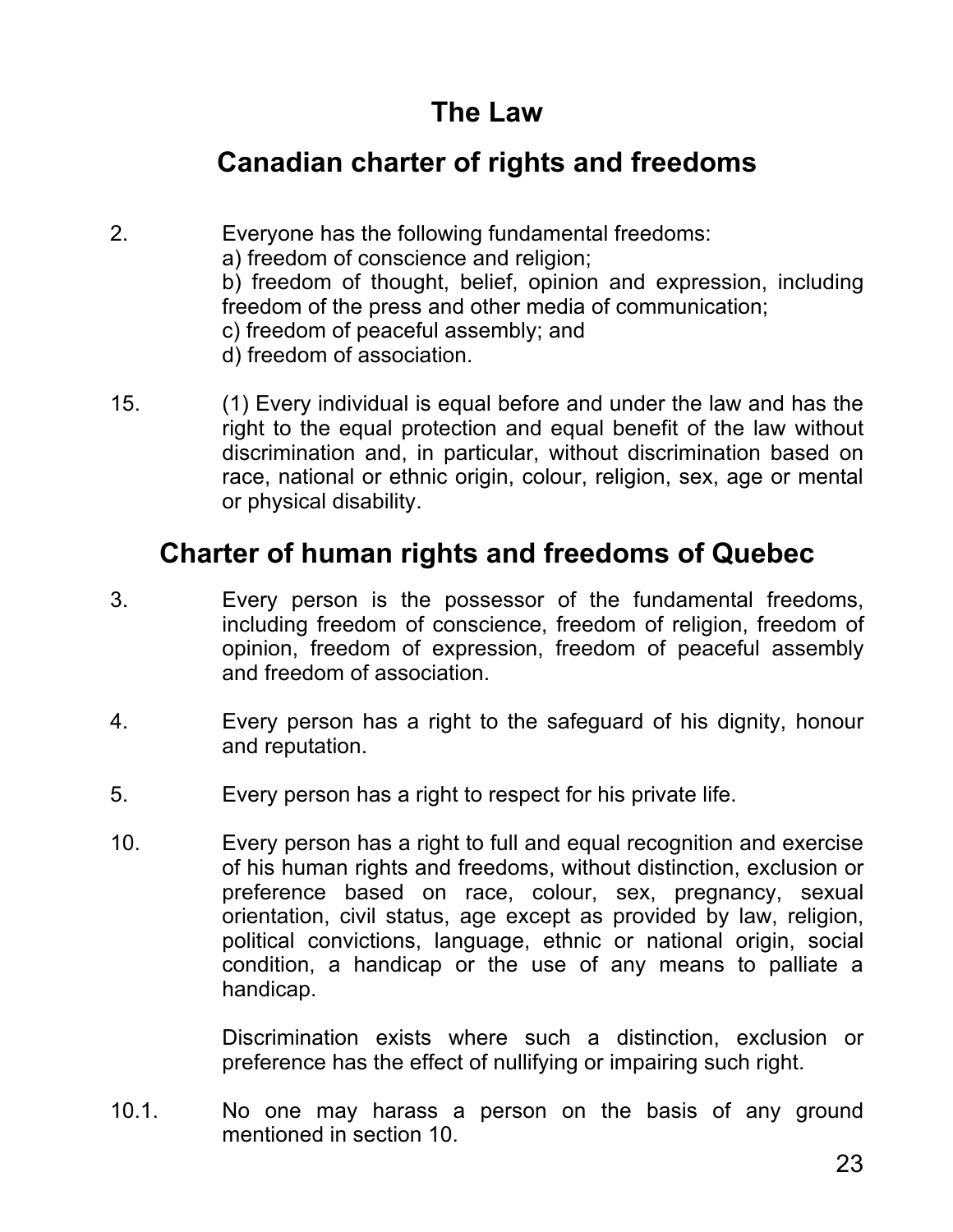- 11. No one may distribute, publish or publicly exhibit a notice, symbol or sign involving discrimination, or authorize anyone to do so.
- 12. No one may, through discrimination, refuse to make a juridical act concerning goods or services ordinarily offered to the public.
- 13. No one may in a juridical act stipulate a clause involving discrimination. Such a clause is without effect.
- 14. The prohibitions contemplated in sections 12 and 13 do not apply to the person who leases a room situated in a dwelling if the lessor or his family resides in such dwelling, leases only one room and does not advertise the room for lease by a notice or any other public means of solicitation.
- 15. No one may, through discrimination, inhibit the access of another to public transportation or a public place, such as a commercial establishment, hotel, restaurant, theatre, cinema, park, camping ground or trailer park, or his obtaining the goods and services available there.
- 16. No one may practise discrimination in respect of the hiring, apprenticeship, duration of the probationary period, vocational training, promotion, transfer, displacement, laying-off, suspension, dismissal or conditions of employment of a person or in the establishment of categories or classes of employment.
- 17. No one may practise discrimination in respect of the admission, enjoyment of benefits, suspension or expulsion of a person to, of or from an association of employers or employees or any professional order or association of persons carrying on the same occupation.
- 18. No employment bureau may practise discrimination in respect of the reception, classification or processing of a job application or in any document intended for submitting an application to a prospective employer.
- 18.1. No one may, in an employment application form or employment interview, require a person to give information regarding any ground mentioned in section 10 unless the information is useful for